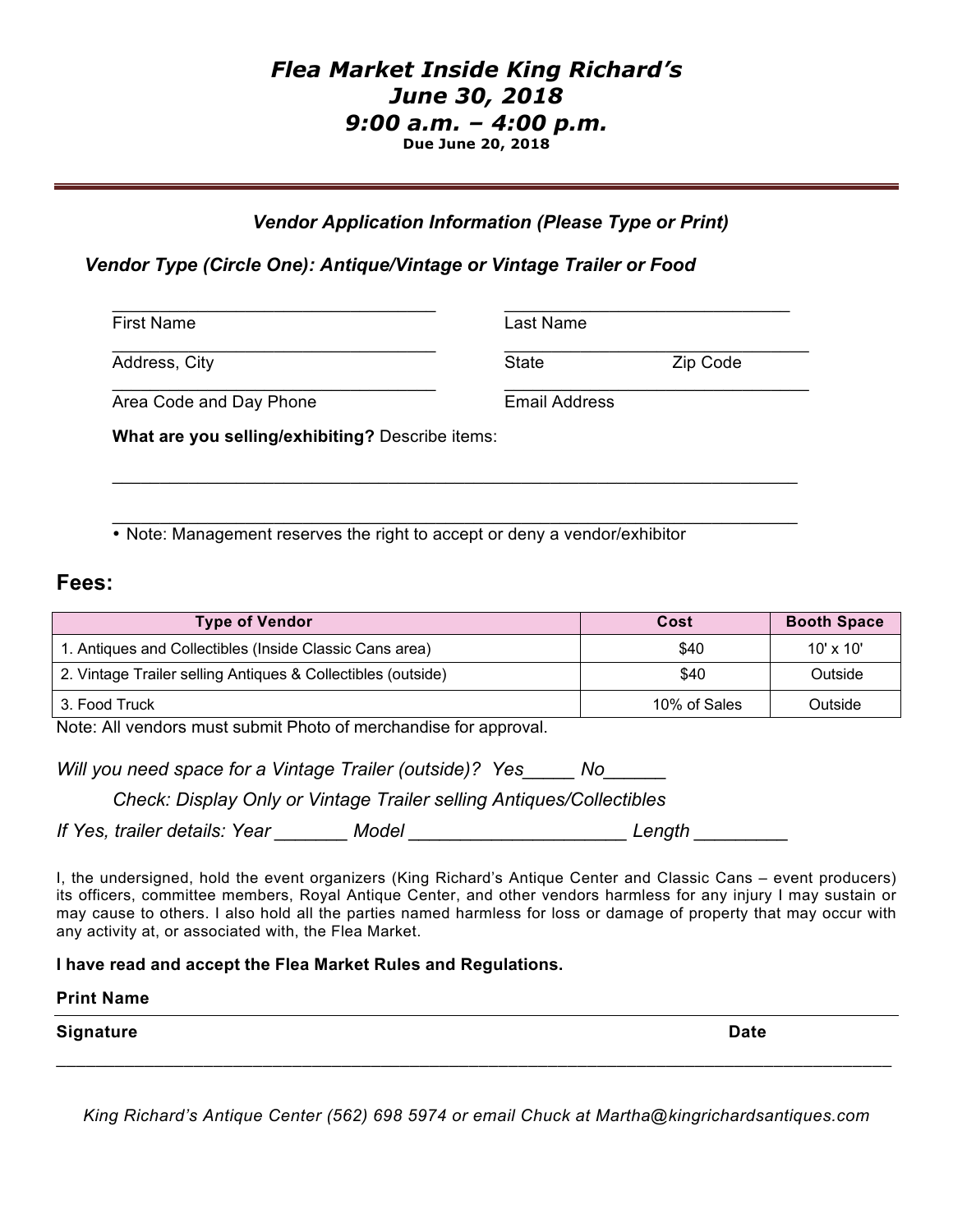# *Flea Market Inside King Richard's June 30, 2018 9:00 a.m. – 4:00 p.m.* **Due June 20, 2018**

### *Rules & Regulations:*

*1.* **Application must be turned in by June 20th** *- This contract is by and between the Vendor and The Event Producers and is not transferable. Booths cannot be divided or resold. Violations may result in Vendor ejection and exclusion of future events.*

*2. All applications must be accompanied with payment. No application will be processed without prior payment. No checks will be accepted. There will be NO REFUNDS once fees have been paid, unless your application is not approved.* 

*3. Confirmation of your reservation, booth space info and a receipt will be e-mailed*

- *a) Items must be Vintage, Antique, or Collectibles At least 30 years old or more, or has received approval from the organizers*
- *b) Only new merchandise that compliments antique/vintage merchandise is allowed for decoration but not for sale. Item must be marketed accordingly.*
- *c) Merchandise must be displayed in a neat, artful and interesting manner*

*4. Resale Tax Permit - Under California law, All "selling" Vendors MUST have a valid California Resellers Permit number, and are responsible for collecting and reporting their own sales and taxes. www.boe.ca.gov or call 1-800-400-7115. Non-Vendor spaces are available as a temporary occasional "Garage Sale" vendor. Temporary occasional vendors may sell twice in a 12 month period without a reseller's permit. If applying as a temporary occasional vendor, make sure to indicate "Garage Sale Vendor" on your application.*

*5. Vendors must supply ALL of their own equipment. Tables, chairs, canopies to fit into a 10 X 10 space, etc. No power will be provided.*

*6.* The following items and transactions are prohibited:

- *Vendors cannot bring animals, pets, or radios/music*
- *No sale of firearms, ammunition, fireworks, pornography, contraband ivory or endangered species.*
- *No Generators except Food Trucks*
- *NO SMOKING inside the building or within 35 ft of the outside of the building. ALCOHOL is NOT allowed (Landlord and Fire Dept regulation)*
- *No yard or garage sale merchandise is allowed.*

*7. Move-in: begin Friday afternoon at 12:00 noon and must complete by Friday night at 5:00 pm and everyone must vacate the site. No security will be provided during the night. Setup will begin to Vendors at 8:00 am Saturday morning. All vehicles must be moved by 8:30 am. All Vendors must be ready to sell at 9 am. It is best to unload first and remove your vehicle, then return to set up your booth.*

*8. Park in designated spaces and keep 15 ft distance from fire hydrant.*

*9. No Sales are allowed before 9 am or after 4 pm.*

*10. Vendors MUST remain until 4:00 pm. No early breakdown will be allowed.* 

*11. Move-out:* Curbside (access/frontage road) parking will be open at 4 p.m. for move out. No vehicles may enter prior to this time. Vendors must not pack up their goods prior to 4 p.m., as this will reduce the